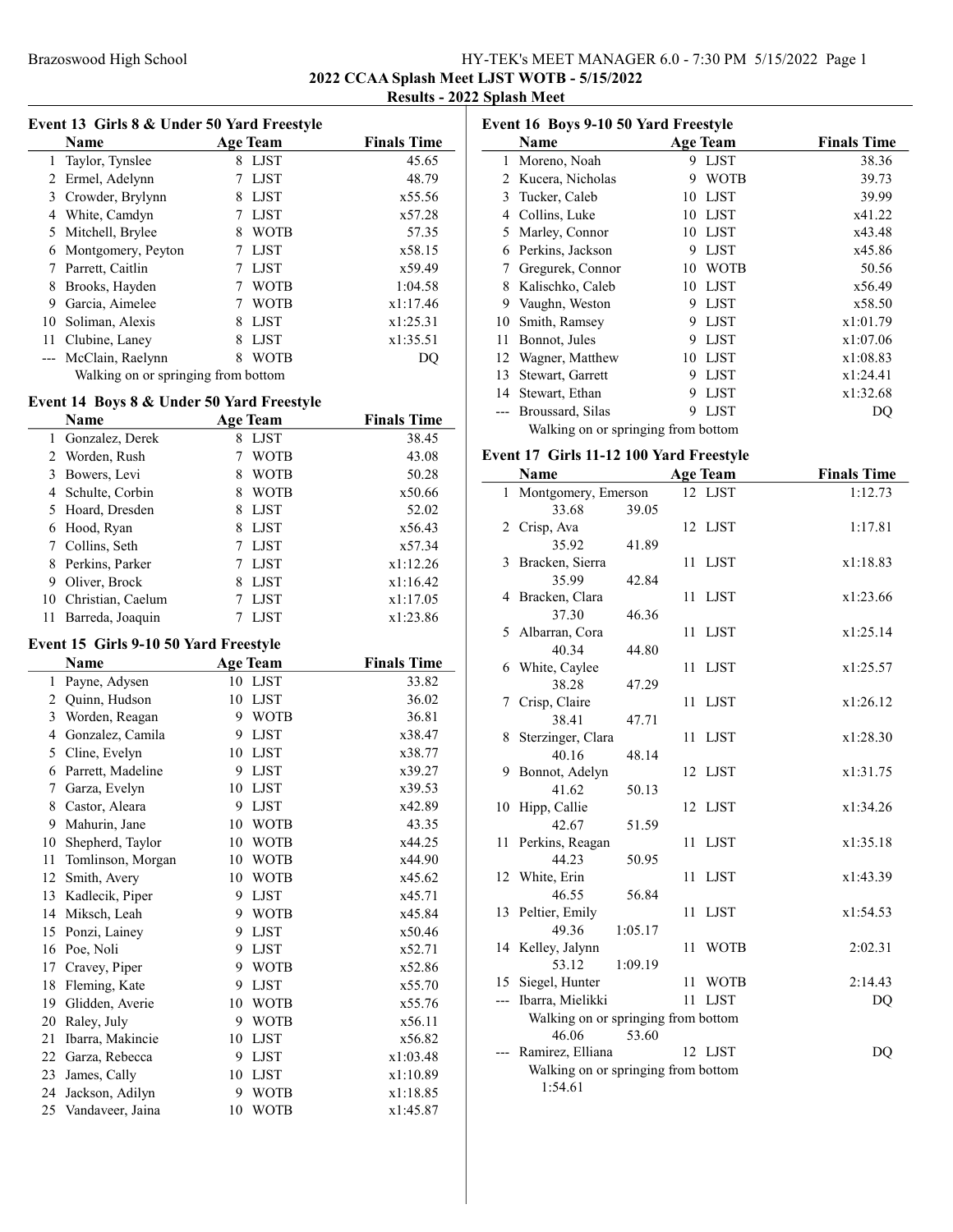# Brazoswood High School High School HY-TEK's MEET MANAGER 6.0 - 7:30 PM 5/15/2022 Page 2 2022 CCAA Splash Meet LJST WOTB - 5/15/2022 Results - 2022 Splash Meet

|              | Event 18 Boys 11-12 100 Yard Freestyle  |         |    |                 |                    |
|--------------|-----------------------------------------|---------|----|-----------------|--------------------|
|              | Name                                    |         |    | <b>Age Team</b> | <b>Finals Time</b> |
| $\mathbf{1}$ | Pyeatt, Carson                          |         |    | 12 LJST         | 1:12.20            |
|              | 34.52                                   | 37.68   |    |                 |                    |
|              | 2 Challenger, Grant                     |         |    | 12 LJST         | 1:16.80            |
|              | 35.93                                   | 40.87   |    |                 |                    |
|              | 3 Poe, Charlie                          |         |    | 11 LJST         | x1:21.15           |
|              | 38.05                                   | 43.10   |    |                 |                    |
|              | 4 Hulslander, Sylas                     |         |    | 12 LJST         | x1:28.73           |
|              | 37.68                                   | 51.05   |    |                 |                    |
| 5.           | Miksch, Drew                            |         |    | 11 WOTB         | 1:30.55            |
|              | 40.67                                   | 49.88   |    |                 |                    |
| 6            | Ermel, Bryce                            |         |    | 11 LJST         | x1:33.97           |
|              | 41.48                                   | 52.49   |    |                 |                    |
|              | 7 Valenzuela, Braedyn                   |         |    | 11 LJST         | x1:39.87           |
|              | 43.54                                   | 56.33   |    |                 |                    |
| 8            | Cryer, Colton                           |         |    | 11 WOTB         | 1:48.70            |
|              | 46.21                                   | 1:02.49 |    |                 |                    |
| 9            | Yarbrough, Donald                       |         |    | 12 WOTB         | x1:51.69           |
|              | 49.18                                   | 1:02.51 |    |                 |                    |
|              | Mealey, Terrance                        |         | 11 | LJST            | <b>NS</b>          |
| $---$        | Stabler, Eli                            |         | 11 | <b>WOTB</b>     | <b>NS</b>          |
|              | Event 19 Girls 13-14 100 Yard Freestyle |         |    |                 |                    |
|              | <b>Name</b>                             |         |    | <b>Age Team</b> | <b>Finals Time</b> |
| 1            | Bracken, Larissa                        |         |    | 13 LJST         | 1:02.08            |
|              | 30.16                                   | 31.92   |    |                 |                    |
| 2            | Miksch, Abigail                         |         |    | 13 WOTB         | 1:02.38            |
|              | 30.03                                   | 32.35   |    |                 |                    |

|    | 30.03             | 32.35 |    |             |          |
|----|-------------------|-------|----|-------------|----------|
|    | 3 Kadlecik, Hope  |       |    | 13 LJST     | 1:05.01  |
|    | 31.22             | 33.79 |    |             |          |
|    | 4 Nichols, Makena |       | 13 | <b>WOTB</b> | 1:07.31  |
|    | 31.00             | 36.31 |    |             |          |
| 5. | Harris, Bailey    |       |    | 14 LJST     | x1:11.33 |
|    | 33.99             | 37.34 |    |             |          |
| 6. | Wilkinson, Julia  |       |    | 13 LJST     | x1:12.67 |
|    | 34.13             | 38.54 |    |             |          |
|    | Cogswell, Kodi    |       |    | 14 WOTB     | x1:21.80 |
|    | 37.91             | 43.89 |    |             |          |
| 8  | Keen, Kellie      |       | 13 | <b>WOTB</b> | x1:29.38 |
|    | 39.12             | 50.26 |    |             |          |
| 9  | Dean, Brett       |       | 13 | <b>WOTB</b> | x1:32.97 |
|    | 40.64             | 52.33 |    |             |          |
| 10 | Cline, Reese      |       | 14 | LJST        | x1:36.16 |
|    | 44.88             | 51.28 |    |             |          |

# Event 20 Boys 13-14 100 Yard Freestyle

| <b>Name</b>           | Age Team | <b>Finals Time</b> |
|-----------------------|----------|--------------------|
| 1 Albarran, Benjamin  | 13 LJST  | 59.84              |
| 28.98<br>30.86        |          |                    |
| 2 Wilkinson, Jonathan | 13 LJST  | 1:10.50            |
| 33.57<br>36.93        |          |                    |

# Event 21 Girls 15-18 100 Yard Freestyle

| <b>Name</b>      |       | Age Team | <b>Finals Time</b> |
|------------------|-------|----------|--------------------|
| 1 Reuschle, Anna |       | 15 LJST  | 1:08.69            |
| 32.91            | 35.78 |          |                    |
| 2 Bible, Gracie  |       | 17 WOTB  | 1:09.41            |

| Event 24 Men 19 & Over 100 Yard Freestyle |                                              |                   |                    |  |
|-------------------------------------------|----------------------------------------------|-------------------|--------------------|--|
|                                           | Name                                         | <b>Age Team</b>   | <b>Finals Time</b> |  |
|                                           | 1 Parrett, Stephen                           | 38 LJST           | 1:00.57            |  |
|                                           | 28.35                                        | 32.22             |                    |  |
|                                           | 2 Hoard, Jack                                | 39 LJST           | 1:09.25            |  |
|                                           | 32.51                                        | 36.74             |                    |  |
|                                           | Event 25 Girls 6 & Under 25 Yard Backstroke  |                   |                    |  |
|                                           | Name                                         | <b>Age Team</b>   | <b>Finals Time</b> |  |
|                                           | 1 Rodriguez, Joy                             | 5 LJST            | 55.80              |  |
|                                           | 2 Blair, Hudson                              | 5 LJST            | 57.83              |  |
|                                           | --- Quinn, Finley                            | 6 LJST            | <b>NS</b>          |  |
|                                           | Event 26 Boys 6 & Under 25 Yard Backstroke   |                   |                    |  |
|                                           | Name                                         | <b>Age Team</b>   | <b>Finals Time</b> |  |
|                                           | 1 Poe, Alder                                 | 6 LJST            | 33.72              |  |
|                                           | 2 Quinn, Grayson                             | LJST<br>6         | 39.42              |  |
|                                           | 3 Hood, Drew                                 | 6 LJST            | x45.97             |  |
|                                           | 4 Arguello, William                          | 6 LJST            | x50.95             |  |
|                                           | <b>Event 27 Girls 7-8 25 Yard Backstroke</b> |                   |                    |  |
|                                           | <b>Name</b>                                  | <b>Age Team</b>   | <b>Finals Time</b> |  |
|                                           | 1 Taylor, Tynslee                            | 8 LJST            | 25.04              |  |
|                                           | 2 Ermel, Adelynn                             | 7 LJST            | 25.31              |  |
|                                           | 3 Crowder, Brylynn                           | 8 LJST            | x27.63             |  |
|                                           | 4 Mitchell, Brylee                           | 8 WOTB            | 29.85              |  |
|                                           | 5 Montgomery, Peyton                         | 7 LJST            | x29.90             |  |
|                                           | 6 White, Camdyn                              | 7 LJST            | x32.14             |  |
|                                           | 7 Parrett, Caitlin                           | 7 LJST            | x32.81             |  |
|                                           | 8 McClain, Raelynn                           | 8 WOTB            | 33.24              |  |
|                                           | 9 Garza, Anika                               | 7 LJST            | x33.58             |  |
|                                           | 10 Clubine, Laney                            | 8 LJST            | x36.03             |  |
|                                           | 11 Brooks, Hayden                            | 7 WOTB            | x37.60             |  |
|                                           | 12 Blair, Collins                            | 7 LJST            | x38.09             |  |
|                                           | 13 Soliman, Alexis                           | 8 LJST            | x38.63             |  |
|                                           | --- Garcia, Aimelee                          | WOTB<br>7         | NS                 |  |
|                                           | Event 28 Boys 7-8 25 Yard Backstroke         |                   |                    |  |
|                                           | <b>Name</b>                                  | <b>Age Team</b>   | <b>Finals Time</b> |  |
|                                           | 1 Gonzalez, Derek                            | 8 LJST            | 23.83              |  |
| $\overline{c}$                            | Worden, Rush                                 | 7<br><b>WOTB</b>  | 25.94              |  |
| 3                                         | Hood, Ryan                                   | <b>LJST</b><br>8  | 26.04              |  |
|                                           | 4 Bowers, Levi                               | <b>WOTB</b><br>8  | 26.07              |  |
|                                           | 5 Collins, Seth                              | 7<br>LJST         | x27.37             |  |
|                                           | 6 Schulte, Corbin                            | 8 WOTB            | x27.40             |  |
| 7                                         | Hoard, Dresden                               | LJST<br>8         | x29.02             |  |
|                                           | 8 Perkins, Parker                            | LJST<br>7         | x30.93             |  |
|                                           | 9 Oliver, Brock                              | LJST<br>8         | x38.08             |  |
| 10                                        | Barreda, Joaquin                             | LJST<br>7         | x39.01             |  |
| 11                                        | Christian, Caelum                            | 7<br><b>LJST</b>  | x40.11             |  |
| 12                                        | Baldridge, Alexander                         | LJST<br>8         | x45.56             |  |
|                                           | Event 29 Girls 9-10 25 Yard Backstroke       |                   |                    |  |
|                                           | Name                                         | <b>Age Team</b>   | <b>Finals Time</b> |  |
| 1                                         | Payne, Adysen                                | 10 LJST           | 19.22              |  |
|                                           | 2 Worden, Reagan                             | 9<br><b>WOTB</b>  | 21.08              |  |
|                                           | *3 Shepherd, Taylor                          | 10 WOTB           | 21.43              |  |
|                                           | *3 Gonzalez, Camila                          | LJST<br>9         | 21.43              |  |
| 5.                                        | Mahurin, Jane                                | <b>WOTB</b><br>10 | x22.14             |  |
|                                           |                                              |                   |                    |  |
|                                           |                                              |                   |                    |  |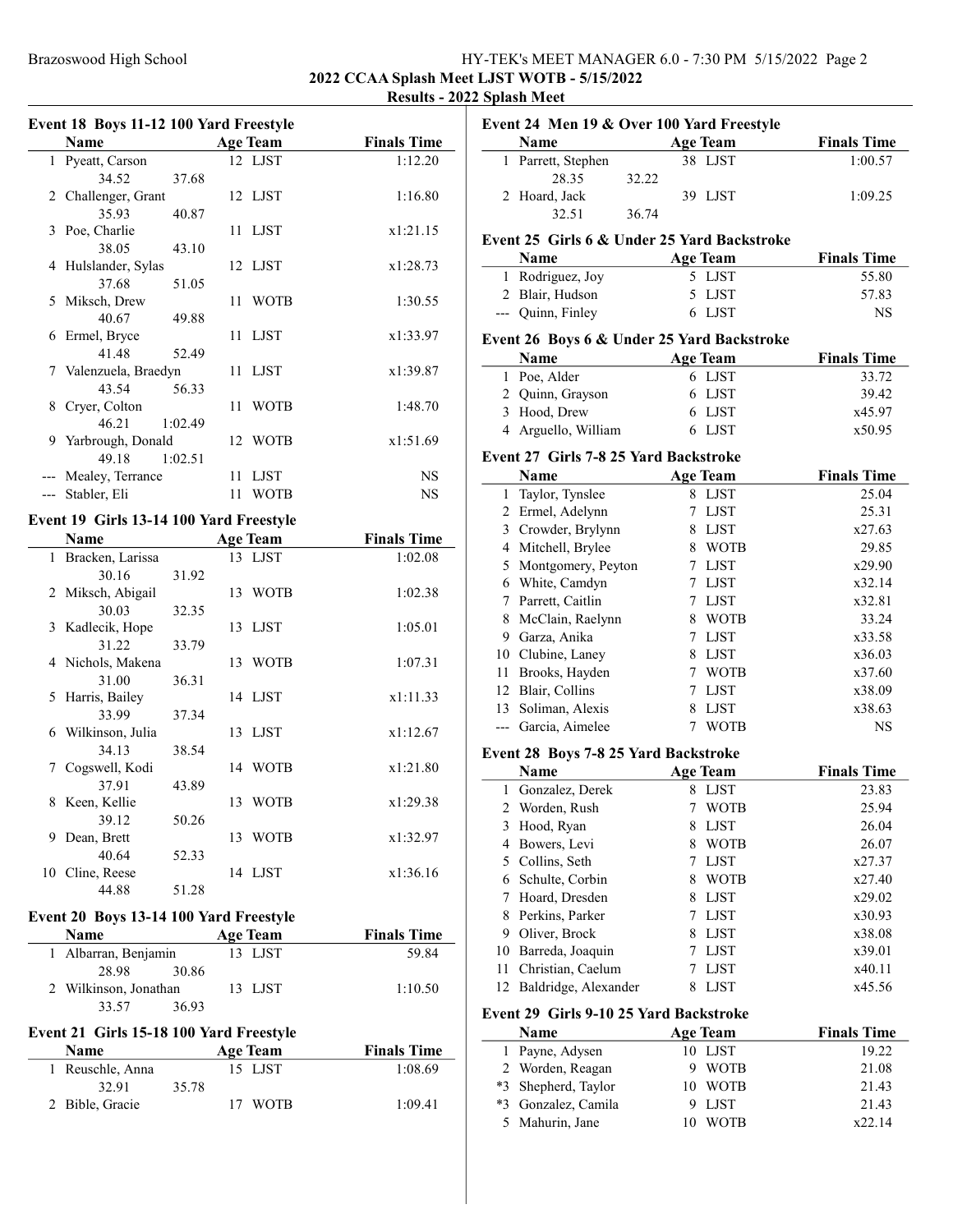# Brazoswood High School High School HY-TEK's MEET MANAGER 6.0 - 7:30 PM 5/15/2022 Page 3 2022 CCAA Splash Meet LJST WOTB - 5/15/2022

#### Results - 2022 Splash Meet --- Hall, Paeley 11 WOTB NS

| (Event 29 Girls 9-10 25 Yard Backstroke) |                   |    |             |                    |  |  |
|------------------------------------------|-------------------|----|-------------|--------------------|--|--|
|                                          | <b>Name</b>       |    | Age Team    | <b>Finals Time</b> |  |  |
| 6                                        | Miksch, Leah      | 9  | <b>WOTB</b> | x22.62             |  |  |
| 7                                        | Quinn, Hudson     | 10 | LJST        | x22.67             |  |  |
| *8                                       | Castor, Aleara    | 9  | <b>LIST</b> | x23.04             |  |  |
| *8                                       | Cline, Evelyn     | 10 | LJST        | x23.04             |  |  |
| 10                                       | Garza, Evelyn     |    | 10 LJST     | x23.10             |  |  |
| 11                                       | Parrett, Madeline | 9  | <b>LIST</b> | x23.34             |  |  |
| 12                                       | Craig, Annistyn   | 10 | <b>WOTB</b> | x24.11             |  |  |
| 13                                       | Tomlinson, Morgan | 10 | <b>WOTB</b> | x24.88             |  |  |
| 14                                       | Kadlecik, Piper   | 9  | <b>LIST</b> | x27.26             |  |  |
| 15                                       | Ibarra, Makincie  | 10 | LJST        | x27.69             |  |  |
| 16                                       | Ponzi, Lainey     | 9  | <b>LIST</b> | x28.08             |  |  |
| 17                                       | Poe, Noli         | 9  | LJST        | x29.92             |  |  |
| 18                                       | Garza, Rebecca    | 9  | <b>LIST</b> | x30.49             |  |  |
| 19                                       | Fleming, Kate     | 9  | <b>LIST</b> | x30.74             |  |  |
| 20                                       | James, Cally      | 10 | LJST        | x35.97             |  |  |
|                                          |                   |    |             |                    |  |  |

#### Event 30 Boys 9-10 25 Yard Backstroke

|    | Name                   |    | <b>Age Team</b> | <b>Finals Time</b> |
|----|------------------------|----|-----------------|--------------------|
| 1  | Moreno, Noah           | 9  | LJST            | 20.76              |
| 2  | Tucker, Caleb          | 10 | <b>LJST</b>     | 25.41              |
| 3  | Collins, Luke          | 10 | LJST            | x25.47             |
| 4  | Vaughn, Weston         | 9  | <b>LJST</b>     | x25.58             |
| 5  | Marley, Connor         | 10 | <b>LJST</b>     | x28.21             |
| 6  | Perkins, Jackson       | 9  | <b>LJST</b>     | x28.65             |
| 7  | Kalischko, Caleb       | 10 | LJST            | x28.84             |
| 8  | Broussard, Silas       | 9  | <b>LIST</b>     | x32.74             |
| 9  | Wagner, Matthew        | 10 | LJST            | x33.43             |
| 10 | Stewart, Garrett       | 9  | <b>LJST</b>     | x35.40             |
| 11 | Bonnot, Jules          | 9  | <b>LIST</b>     | x39.71             |
| 12 | Wilbanks, Logan        | 10 | LJST            | x41.70             |
| 13 | Stewart, Ethan         | 9  | <b>LIST</b>     | x48.51             |
|    | Smith, Ramsey          | 9  | LJST            | DU                 |
|    | Did not finish on back |    |                 |                    |

#### Event 31 Girls 11-12 50 Yard Backstroke

|       | Name                                   | <b>Age Team</b>   | <b>Finals Time</b> |
|-------|----------------------------------------|-------------------|--------------------|
| 1     | Montgomery, Emerson                    | 12 LJST           | 39.39              |
| 2     | Bracken, Clara                         | <b>LJST</b><br>11 | 39.77              |
| 3     | Bracken, Sierra                        | <b>LJST</b><br>11 | x41.77             |
| 4     | Sterzinger, Clara                      | <b>LJST</b><br>11 | x44.65             |
| 5     | Albarran, Cora                         | <b>LJST</b><br>11 | x46.04             |
| 6     | Crisp, Ava                             | 12 LJST           | x47.12             |
| 7     | Crisp, Claire                          | <b>LJST</b><br>11 | x47.29             |
| 8     | Hipp, Callie                           | 12 LJST           | x48.59             |
| 9     | White, Caylee                          | <b>LJST</b><br>11 | x48.82             |
| 10    | Peltier, Emily                         | <b>LJST</b><br>11 | x48.95             |
| 11    | Ramirez, Elliana                       | 12 LJST           | x51.47             |
| 12    | Kersting, Brooklyn                     | <b>WOTB</b><br>11 | 56.00              |
| 13    | Ibarra, Mielikki                       | <b>LJST</b><br>11 | x1:01.00           |
| 14    | Perkins, Reagan                        | <b>LJST</b><br>11 | x1:02.13           |
| 15    | Kelley, Jalynn                         | <b>WOTB</b><br>11 | 1:06.60            |
|       | 16 Siegel, Hunter                      | <b>WOTB</b><br>11 | x1:07.25           |
| $---$ | Bonnot, Adelyn                         | LJST<br>12        | DQ                 |
|       | Did not finish on back                 |                   |                    |
|       | White, Erin                            | <b>LJST</b><br>11 | DO                 |
|       | Multiple strokes past vertical at turn |                   |                    |

|   | <b>Name</b>          | Age Team          | <b>Finals Time</b> |
|---|----------------------|-------------------|--------------------|
| 1 | Pyeatt, Carson       | 12 LJST           | 38.56              |
|   | 2 Poe, Charlie       | LJST<br>11        | 42.13              |
|   | 3 Challenger, Grant  | 12 LJST           | x42.98             |
|   | Valenzuela, Braedyn  | 11 LJST           | x44.99             |
|   | 5 Hulslander, Sylas  | 12 LJST           | x48.82             |
| 6 | Ermel, Bryce         | LJST<br>11        | x51.48             |
|   | Yarbrough, Donald    | 12 WOTB           | 52.93              |
| 8 | Welch, Jaymes        | LJST<br>11        | x58.12             |
| 9 | Wimberley, Aiden     | <b>WOTB</b><br>11 | 1:12.13            |
|   | --- Stewart, Ty      | 12 LJST           | DO                 |
|   | Standing on bottom   |                   |                    |
|   | --- Mealey, Terrance | LJST<br>11        | NS                 |
|   | --- Kilbride, Logan  | 11<br>WOTB        | NS                 |

# Event 33 Girls 13-14 50 Yard Backstroke

|   | <b>Name</b>            | <b>Age Team</b> |             | <b>Finals Time</b> |
|---|------------------------|-----------------|-------------|--------------------|
| 1 | Bracken, Larissa       | 13              | LJST        | 30.68              |
|   | 2 Kadlecik, Hope       | 13              | LJST        | 32.40              |
|   | 3 Miksch, Abigail      | 13              | <b>WOTB</b> | 33.12              |
|   | 4 Harris, Bailey       | 14 LJST         |             | x39.37             |
|   | 5 Wilkinson, Julia     | 13              | LJST        | x41.17             |
|   | 6 Courts, Claire       |                 | 14 WOTB     | 43.26              |
|   | 7 Cline, Reese         | 14 LJST         |             | x53.50             |
|   | --- Keen, Kellie       | 13              | <b>WOTB</b> | DO                 |
|   | Did not finish on back |                 |             |                    |
|   | Cogswell, Kodi         | 14              | <b>WOTR</b> | NS                 |

# Event 34 Boys 13-14 50 Yard Backstroke

| <b>Name</b>           | Age Team | <b>Finals Time</b> |
|-----------------------|----------|--------------------|
| 1 Albarran, Benjamin  | 13 LJST  | 32.58              |
| 2 Hillman, Andrew     | 13 WOTB  | 39.13              |
| 3 Wilkinson, Jonathan | 13 LJST  | 41.55              |

|              | Event 35 Girls 15-18 50 Yard Backstroke |                                               |                    |
|--------------|-----------------------------------------|-----------------------------------------------|--------------------|
|              | Name                                    | Age Team                                      | <b>Finals Time</b> |
|              | 1 Reuschle, Anna                        | 15 LJST                                       | 37.81              |
|              | Event 36 Boys 15-18 50 Yard Backstroke  |                                               |                    |
|              | Name                                    | Age Team                                      | <b>Finals Time</b> |
|              | 1 Bowers, Luke                          | 15 WOTB                                       | 34.79              |
|              |                                         | Event 37 Women 19 & Over 50 Yard Backstroke   |                    |
|              | Name                                    | <b>Age Team</b>                               | <b>Finals Time</b> |
| $\mathbf{1}$ | Jensen, Victoria                        | 26 LJST                                       | 35.32              |
|              | 2 Hoard, Missy                          | 40 LJST                                       | 47.57              |
| 3            | Albarran, Celeste                       | 41 LJST                                       | x48.74             |
| 4            | Bonnot, Lauren                          | 44 LJST                                       | x54.74             |
|              |                                         | Event 38 Men 19 & Over 50 Yard Backstroke     |                    |
|              | Name                                    | <b>Age Team</b>                               | <b>Finals Time</b> |
|              | 1 Parrett, Stephen                      | 38 LJST                                       | 33.55              |
|              | 2 Hoard, Jack                           | 39 LJST                                       | 34.61              |
|              |                                         | Event 39 Girls 8 & Under 25 Yard Breaststroke |                    |
|              | Name                                    | <b>Age Team</b>                               | <b>Finals Time</b> |
| 1            | Taylor, Tynslee                         | 8<br>LJST                                     | 28.85              |

2 Ermel, Adelynn 7 LJST 34.59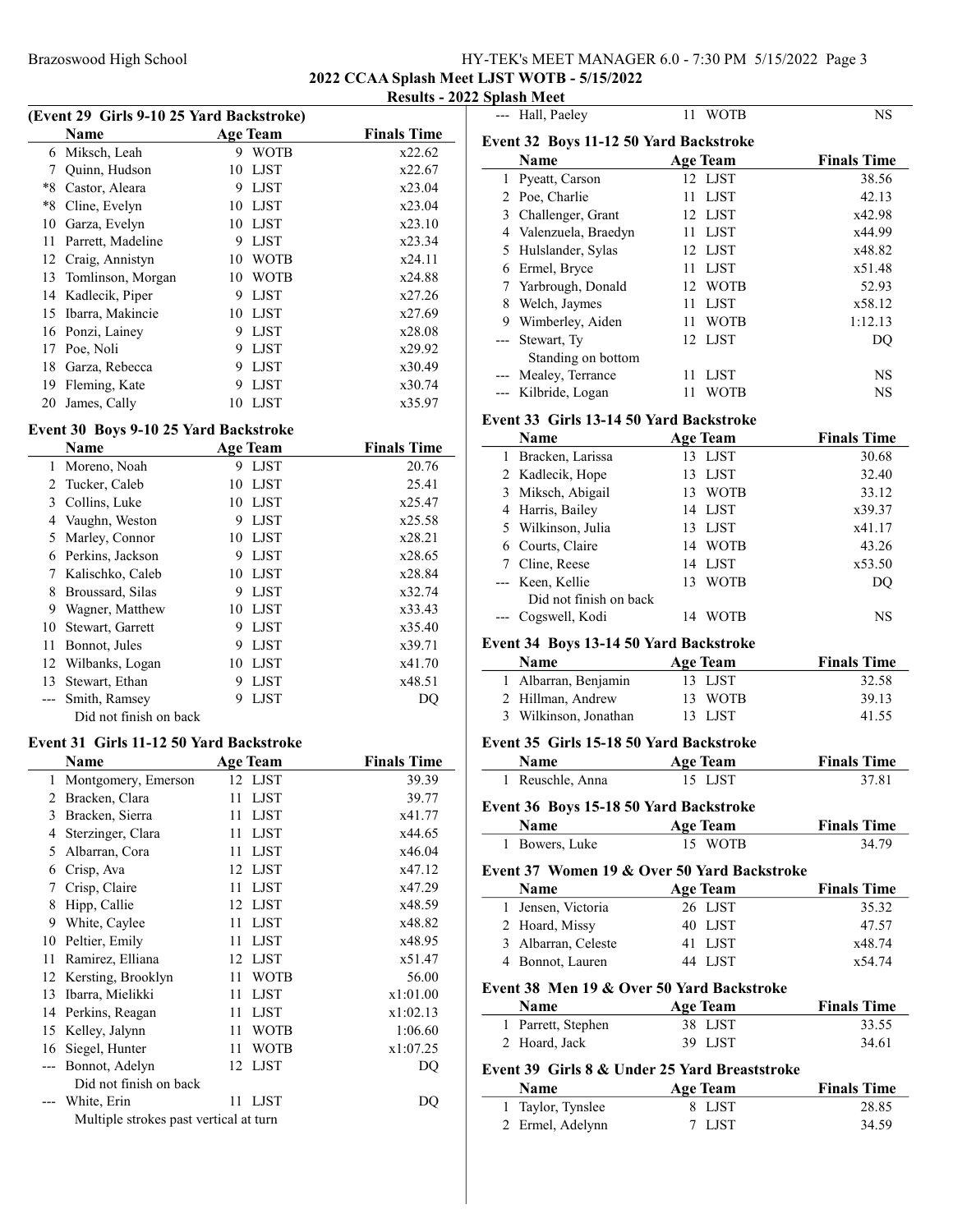# Brazoswood High School High School HY-TEK's MEET MANAGER 6.0 - 7:30 PM 5/15/2022 Page 4 2022 CCAA Splash Meet LJST WOTB - 5/15/2022

#### Results - 2022 Splash Meet

| (Event 39 Girls 8 & Under 25 Yard Breaststroke) |                         |  |                 |                    |  |
|-------------------------------------------------|-------------------------|--|-----------------|--------------------|--|
|                                                 | <b>Name</b>             |  | <b>Age Team</b> | <b>Finals Time</b> |  |
|                                                 | 3 White, Camdyn         |  | 7 LJST          | x38.78             |  |
|                                                 | 4 Mitchell, Brylee      |  | <b>WOTB</b>     | 41.18              |  |
|                                                 | --- Clubine, Laney      |  | <b>LJST</b>     | DQ                 |  |
|                                                 | --- Montgomery, Peyton  |  | 7 LJST          | DO                 |  |
|                                                 | Downward butterfly kick |  |                 |                    |  |
|                                                 | --- Crowder, Brylynn    |  | LIST.           | DO.                |  |
|                                                 | Downward butterfly kick |  |                 |                    |  |

# Event 40 Boys 8 & Under 25 Yard Breaststroke

| Name                    | <b>Age Team</b> | <b>Finals Time</b> |
|-------------------------|-----------------|--------------------|
| 1 Worden, Rush          | WOTB            | 30.05              |
| 2 Gonzalez, Derek       | 8 LJST          | 30.80              |
| 3 Hood, Ryan            | 8 LJST          | 31.65              |
| 4 Collins, Seth         | 7 LJST          | x34.01             |
| --- Hoard, Dresden      | 8 LJST          | DO                 |
| Downward butterfly kick |                 |                    |

# Event 41 Girls 9-10 25 Yard Breaststroke

|    | Name                    |    | <b>Age Team</b> | <b>Finals Time</b> |
|----|-------------------------|----|-----------------|--------------------|
| 1  | Worden, Reagan          | 9  | <b>WOTB</b>     | 25.59              |
| 2  | Gonzalez, Camila        | 9  | <b>LJST</b>     | 26.85              |
| 3  | Quinn, Hudson           | 10 | <b>LIST</b>     | 26.93              |
| 4  | Cline, Evelyn           | 10 | <b>LJST</b>     | x27.11             |
| 5  | Payne, Adysen           | 10 | <b>LIST</b>     | x27.30             |
| 6  | Parrett, Madeline       | 9  | <b>LJST</b>     | x27.87             |
| 7  | Castor, Aleara          | 9  | <b>LJST</b>     | x29.45             |
| 8  | Cravey, Piper           | 9  | WOTB            | 30.96              |
| 9  | Raley, July             | 9  | <b>WOTB</b>     | x31.54             |
| 10 | Ponzi, Lainey           | 9  | <b>LJST</b>     | x33.48             |
| 11 | Kadlecik, Piper         | 9  | <b>LJST</b>     | x33.71             |
| 12 | Craig, Annistyn         | 10 | WOTB            | x35.82             |
| 13 | Vandaveer, Jaina        | 10 | <b>WOTB</b>     | x38.33             |
| 14 | Fleming, Kate           | 9  | <b>LIST</b>     | x39.32             |
| 15 | Garza, Rebecca          | 9  | <b>LIST</b>     | x39.54             |
|    | Garza, Evelyn           | 10 | <b>LJST</b>     | DQ                 |
|    | Non-simultaneous kick   |    |                 |                    |
|    | James, Cally            | 10 | LJST            | DQ                 |
|    | <b>Alternating Kick</b> |    |                 |                    |

## Event 42 Boys 9-10 25 Yard Breaststroke

|   | <b>Name</b>                                                       |   | <b>Age Team</b> | <b>Finals Time</b> |
|---|-------------------------------------------------------------------|---|-----------------|--------------------|
|   | 1 Moreno, Noah                                                    | 9 | LJST            | 29.84              |
|   | 2 Collins, Luke                                                   |   | 10 LJST         | 30.08              |
| 3 | Gregurek, Connor                                                  |   | 10 WOTB         | 34.84              |
|   | 4 Perkins, Jackson                                                | 9 | LJST            | x39.81             |
|   | --- Wagner, Matthew                                               |   | 10 LJST         | DO                 |
|   | Alternating Kick<br>--- Kucera, Nicholas<br>One hand touch        | 9 | <b>WOTB</b>     | DO                 |
|   | --- Tucker, Caleb                                                 |   | 10 LJST         | DO                 |
|   | Alternating Kick<br>--- Vaughn, Weston<br><b>Alternating Kick</b> | 9 | LJST            | DO                 |

# Event 43 Girls 11-12 50 Yard Breaststroke

| <b>Name</b>       | Age Team | <b>Finals Time</b> |
|-------------------|----------|--------------------|
| 1 Bracken, Sierra | 11 LIST  | 42.17              |

|   | эрмэн элсс             |     |                |          |
|---|------------------------|-----|----------------|----------|
|   | 2 Montgomery, Emerson  |     | 12 LJST        | 43.34    |
| 3 | Bracken, Clara         |     | 11 LJST        | x45.83   |
| 4 | Crisp, Ava             |     | 12 LJST        | x46.13   |
| 5 | Crisp, Claire          | 11. | LJST           | x46.70   |
| 6 | Bonnot, Adelyn         |     | 12 LJST        | x51.60   |
|   | Hipp, Callie           |     | 12 LJST        | x54.40   |
| 8 | Sterzinger, Clara      |     | 11 <b>LIST</b> | x54.63   |
| 9 | White, Caylee          | 11. | LJST           | x57.34   |
|   | 10 Albarran, Cora      |     | 11 LJST        | x59.15   |
|   | 11 Perkins, Reagan     |     | 11 LJST        | x1:06.62 |
|   | --- Kersting, Brooklyn | 11  | <b>WOTB</b>    | DO       |
|   | Non-simultaneous touch |     |                |          |
|   | --- White, Erin        | 11  | LJST           | DU       |
|   | Non-simultaneous touch |     |                |          |

#### Event 44 Boys 11-12 50 Yard Breaststroke

| Name                   | <b>Age Team</b> | <b>Finals Time</b> |
|------------------------|-----------------|--------------------|
| 1 Challenger, Grant    | 12 LJST         | 52.89              |
| 2 Valenzuela, Braedyn  | 11 LJST         | 59.67              |
| 3 Ermel, Bryce         | 11 LJST         | x1:05.71           |
| 4 Welch, Jaymes        | 11 LJST         | x1:13.19           |
| --- Pyeatt, Carson     | 12 LJST         | DO                 |
| Non-simultaneous touch |                 |                    |
| --- Poe, Charlie       | 11 LJST         | DO                 |
| Non-simultaneous touch |                 |                    |

# Event 45 Girls 13-14 50 Yard Breaststroke

|              | <b>Name</b>                                   |    | <b>Age Team</b> | <b>Finals Time</b> |
|--------------|-----------------------------------------------|----|-----------------|--------------------|
| $\mathbf{1}$ | Bracken, Larissa                              |    | 13 LJST         | 34.83              |
|              | 2 Kadlecik, Hope                              | 13 | LJST            | 37.41              |
| 3            | Nichols, Makena                               | 13 | <b>WOTB</b>     | 41.26              |
| 4            | Harris, Bailey                                | 14 | <b>LJST</b>     | x44.96             |
| 5            | Courts, Claire                                | 14 | <b>WOTB</b>     | 45.04              |
| 6            | Wilkinson, Julia                              | 13 | LJST            | x47.41             |
| 7            | Dean, Brett                                   | 13 | <b>WOTB</b>     | x50.77             |
| 8            | Cogswell, Kodi                                | 14 | <b>WOTB</b>     | x51.91             |
| 9            | Tisdale, Zoe                                  | 13 | WOTB            | x1:22.10           |
|              | Event 46 Boys 13-14 50 Yard Breaststroke      |    |                 |                    |
|              | Name                                          |    | <b>Age Team</b> | <b>Finals Time</b> |
| $\mathbf{1}$ | Albarran, Benjamin                            |    | 13 LJST         | 37.04              |
|              | 2 Wilkinson, Jonathan                         | 13 | LJST            | 43.49              |
| 3            | Hillman, Andrew                               | 13 | <b>WOTB</b>     | 51.19              |
|              |                                               |    |                 |                    |
|              | Event 47 Girls 15-18 50 Yard Breaststroke     |    |                 |                    |
|              | <b>Name</b>                                   |    | <b>Age Team</b> | <b>Finals Time</b> |
|              | 1 Bible, Gracie                               | 17 | <b>WOTB</b>     | 40.44              |
| 2            | Reuschle, Anna                                |    | 15 LJST         | 47.24              |
|              | Event 48 Boys 15-18 50 Yard Breaststroke      |    |                 |                    |
|              | <b>Name</b>                                   |    | <b>Age Team</b> | <b>Finals Time</b> |
|              | 1 Bowers, Luke                                |    | 15 WOTB         | 37.22              |
|              | Event 49 Women 19 & Over 50 Yard Breaststroke |    |                 |                    |
|              | Name                                          |    | <b>Age Team</b> | <b>Finals Time</b> |
| 1            | Jensen, Victoria                              |    | 26 LJST         | 38.74              |
| 2            | Bonnot, Lauren                                |    | 44 LJST         | 47.79              |

3 Albarran, Celeste 41 LJST x53.08<br>4 Hoard, Missy 40 LJST x56.21

4 Hoard, Missy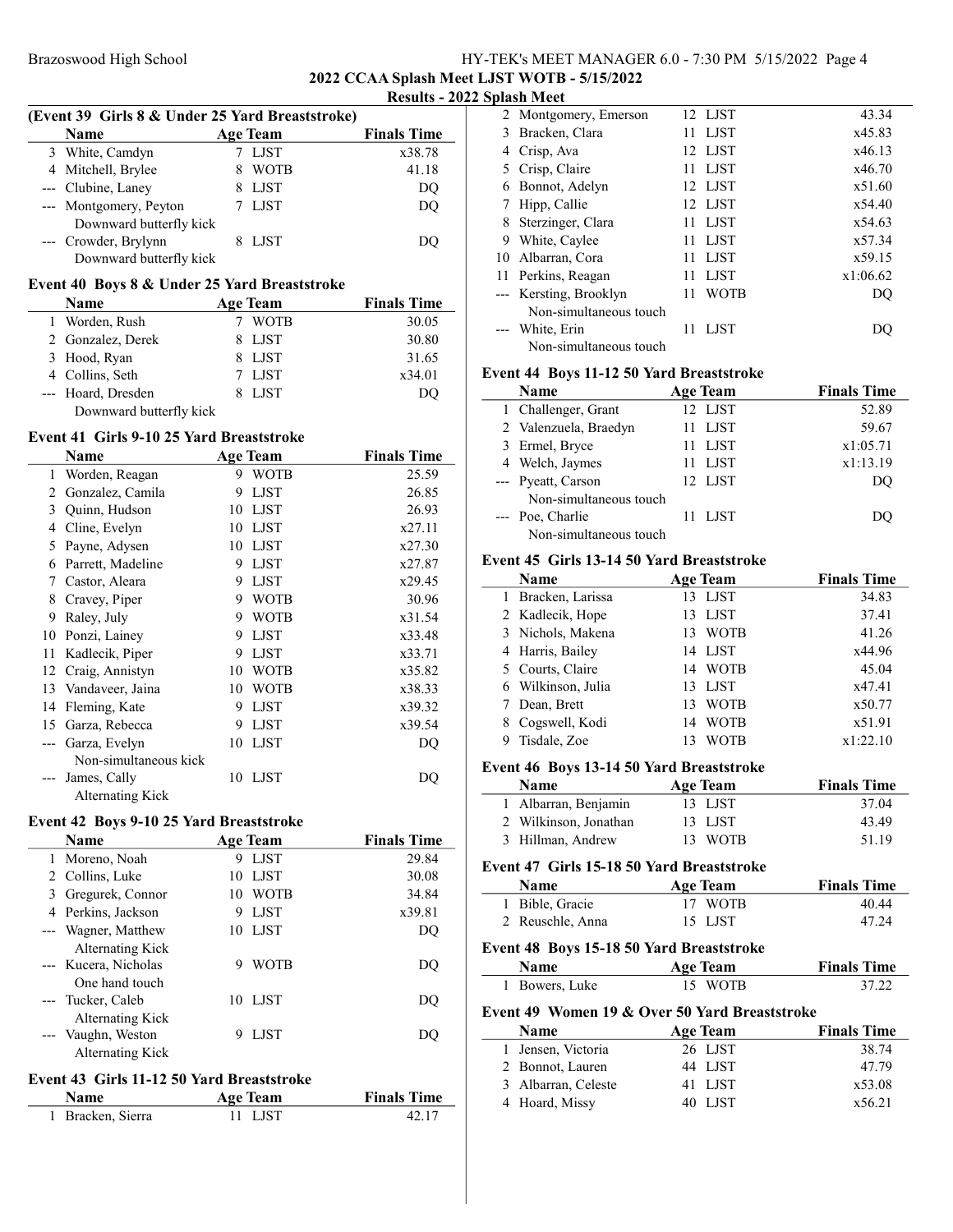# Brazoswood High School HY-TEK's MEET MANAGER 6.0 - 7:30 PM 5/15/2022 Page 5

2022 CCAA Splash Meet LJST WOTB - 5/15/2022 Results - 2022 Sp

|                | Event 50 Men 19 & Over 50 Yard Breaststroke |                     |                    |
|----------------|---------------------------------------------|---------------------|--------------------|
|                | <b>Name</b>                                 | <b>Age Team</b>     | <b>Finals Time</b> |
|                | 1 Parrett, Stephen                          | 38 LJST             | 36.55              |
|                | 2 Hoard, Jack                               | 39 LJST             | 38.50              |
|                | Event 51 Girls 8 & Under 25 Yard Butterfly  |                     |                    |
|                | Name                                        | <b>Age Team</b>     | <b>Finals Time</b> |
|                | 1 Taylor, Tynslee                           | 8 LJST              | 25.26              |
|                | 2 Montgomery, Peyton                        | 7 LJST              | 34.58              |
|                | 3 White, Camdyn                             | 7 LJST              | x34.93             |
|                |                                             |                     |                    |
|                | Event 52 Boys 8 & Under 25 Yard Butterfly   |                     |                    |
|                | Name                                        | <b>Age Team</b>     | <b>Finals Time</b> |
|                | 1 Gonzalez, Derek                           | 8 LJST              | 24.64              |
|                | 2 Collins, Seth                             | 7 LJST              | 33.67              |
|                | 3 Hoard, Dresden                            | 8 LJST              | x38.27             |
|                | Event 53 Girls 9-10 25 Yard Butterfly       |                     |                    |
|                | Name                                        | <b>Age Team</b>     | <b>Finals Time</b> |
|                | 1 Payne, Adysen                             | 10 LJST             | 19.07              |
|                | 2 Gonzalez, Camila                          | 9 LJST              | 22.10              |
|                | 3 Shepherd, Taylor                          | 10 WOTB             | 22.84              |
|                | 4 Miksch, Leah                              | 9 WOTB              | 23.78              |
|                | 5 Parrett, Madeline                         | 9 LJST              | x23.85             |
|                | 6 Castor, Aleara                            | 9 LJST              | x30.41             |
|                | 7 Kadlecik, Piper                           | 9 LJST              | x33.09             |
|                | 8 Ponzi, Lainey                             | 9 LJST              | x33.85             |
|                | --- Garza, Rebecca                          | 9 LJST              | DQ                 |
|                | Non-simultaneous arms                       |                     |                    |
|                | --- Garza, Evelyn                           | 10 LJST             | DQ                 |
|                | Non-simultaneous arms                       |                     |                    |
|                | Event 54 Boys 9-10 25 Yard Butterfly        |                     |                    |
|                | <b>Name</b>                                 | <b>Age Team</b>     | <b>Finals Time</b> |
|                | 1 Moreno, Noah                              | 9 LJST              | 21.69              |
|                | 2 Tucker, Caleb                             | 10 LJST             | 22.81              |
|                | 3 Collins, Luke                             | 10 LJST             | x30.93             |
|                | 4 Perkins, Jackson                          | 9 LJST              | x32.60             |
|                | --- Kucera, Nicholas                        | 9 WOTB              | DQ                 |
|                | Kick breaststroke type                      |                     |                    |
|                | Event 55 Girls 11-12 50 Yard Butterfly      |                     |                    |
|                | <b>Name</b>                                 | <b>Age Team</b>     | <b>Finals Time</b> |
| 1              | Montgomery, Emerson                         | 12 LJST             | 36.87              |
| 2              | Bracken, Clara                              | 11<br>LJST          | 38.89              |
| 3              | Bracken, Sierra                             | 11<br><b>LJST</b>   | x40.99             |
| *4             | Hipp, Callie                                | 12<br>LJST          | x48.03             |
| $*4$           | White, Caylee                               | 11<br><b>LJST</b>   | x48.03             |
|                | 6 Albarran, Cora                            | 11<br><b>LJST</b>   | x50.90             |
|                | 7 Sterzinger, Clara                         | $_{\rm LJST}$<br>11 | x53.07             |
|                | --- Crisp, Ava                              | 12<br><b>LJST</b>   | DQ                 |
|                | Non-simultaneous touch                      |                     |                    |
|                | Event 56 Boys 11-12 50 Yard Butterfly       |                     |                    |
|                | Name                                        | <b>Age Team</b>     | <b>Finals Time</b> |
| 1              | Pyeatt, Carson                              | 12 LJST             | 39.69              |
| $\overline{2}$ | Poe, Charlie                                | ${\rm LJST}$<br>11  | 47.70              |
| 3              | Challenger, Grant                           | 12<br>LJST          | x47.87             |

|    | Splash Meet                                |                            |                    |
|----|--------------------------------------------|----------------------------|--------------------|
|    | Valenzuela, Braedyn                        | 11 LJST                    | DQ                 |
|    | Non-simultaneous touch                     |                            |                    |
|    |                                            |                            |                    |
|    | Event 57 Girls 13-14 50 Yard Butterfly     |                            |                    |
|    | <b>Name</b>                                | <b>Age Team</b>            | <b>Finals Time</b> |
|    | 1 Bracken, Larissa                         | 13 LJST                    | 30.87              |
|    | 2 Miksch, Abigail                          | 13 WOTB                    | 32.27              |
|    | 3 Kadlecik, Hope                           | 13 LJST                    | 32.63              |
|    | 4 Nichols, Makena                          | 13 WOTB                    | 35.04              |
|    | 5 Harris, Bailey                           | 14 LJST                    | x35.33             |
|    | 6 Wilkinson, Julia                         | 13 LJST                    | x38.82             |
|    | Event 58 Boys 13-14 50 Yard Butterfly      |                            |                    |
|    | Name                                       | <b>Age Team</b>            | <b>Finals Time</b> |
|    | 1 Albarran, Benjamin                       | 13 LJST                    | 30.68              |
|    | 2 Wilkinson, Jonathan                      | 13<br>LJST                 | 40.57              |
|    | 3 Hillman, Andrew                          | 13<br><b>WOTB</b>          | 42.54              |
|    |                                            |                            |                    |
|    | Event 59 Girls 15-18 50 Yard Butterfly     |                            |                    |
|    | Name                                       | <b>Age Team</b>            | <b>Finals Time</b> |
|    | 1 Reuschle, Anna                           | 15 LJST                    | 37.68              |
|    | Event 63 Girls 6 & Under 25 Yard Freestyle |                            |                    |
|    | Name                                       | <b>Age Team</b>            | <b>Finals Time</b> |
|    | 1 Zabcik, Ensley                           | 6 WOTB                     | 34.17              |
|    | 2 Blair, Hudson                            | 5                          | 47.37              |
|    |                                            | LJST                       |                    |
|    | 3 Rodriguez, Joy                           | 5 LJST                     | 55.27              |
|    | --- Quinn, Finley                          | 6 LJST                     | NS                 |
|    | Event 64 Boys 6 & Under 25 Yard Freestyle  |                            |                    |
|    | <b>Name</b>                                | <b>Age Team</b>            | <b>Finals Time</b> |
|    | 1 White, Cade                              | 6 LJST                     | 27.16              |
|    | 2 Poe, Alder                               | 6 LJST                     | 30.66              |
|    | 3 Hood, Drew                               | 6 LJST                     | x34.81             |
|    | 4 Gore, Carter                             | 6 LJST                     | x35.90             |
|    | 5 Arguello, William                        | 6 LJST                     | x36.75             |
|    | 6 Quinn, Grayson                           | 6 LJST                     | x37.84             |
| 7  | Shepherd, Peyton                           | 6 WOTB                     | 43.01              |
|    |                                            |                            |                    |
|    | Event 65 Girls 7-8 25 Yard Freestyle       |                            |                    |
|    | <b>Name</b>                                | <b>Age Team</b>            | <b>Finals Time</b> |
| 1  | Taylor, Tynslee                            | 8<br>LJST                  | 21.69              |
| 2  | Ermel, Adelynn                             | <b>LJST</b><br>7           | 22.62              |
| 3  | Crowder, Brylynn                           | 8<br>LJST                  | x25.93             |
| 4  | Mitchell, Brylee                           | <b>WOTB</b><br>8           | 26.08              |
| 5  | White, Camdyn                              | <b>LJST</b><br>$7^{\circ}$ | x26.24             |
| 6  | Montgomery, Peyton                         | <b>LJST</b><br>7           | x26.55             |
| 7  | McClain, Raelynn                           | <b>WOTB</b><br>8           | 28.03              |
| 8  | Garza, Anika                               | <b>LJST</b><br>7           | x28.50             |
| 9  | Parrett, Caitlin                           | 7<br><b>LJST</b>           | x28.63             |
| 10 | Brooks, Hayden                             | <b>WOTB</b><br>7           | x30.18             |
| 11 | Garcia, Aimelee                            | 7<br><b>WOTB</b>           | x32.40             |
|    | 12 Soliman, Alexis                         | 8<br><b>LJST</b>           | x32.87             |
| 13 | Mahurin, Ava                               | 8<br><b>WOTB</b>           | x34.34             |
|    |                                            |                            |                    |
|    | 14 Clubine, Laney                          | 8<br><b>LJST</b>           | x43.37             |
| 15 | Blair, Collins                             | 7<br><b>LJST</b>           | x44.28             |
| 16 | Tucker, Caroline                           | 7<br><b>LJST</b>           | x48.04             |
|    |                                            |                            |                    |
|    |                                            |                            |                    |
|    |                                            |                            |                    |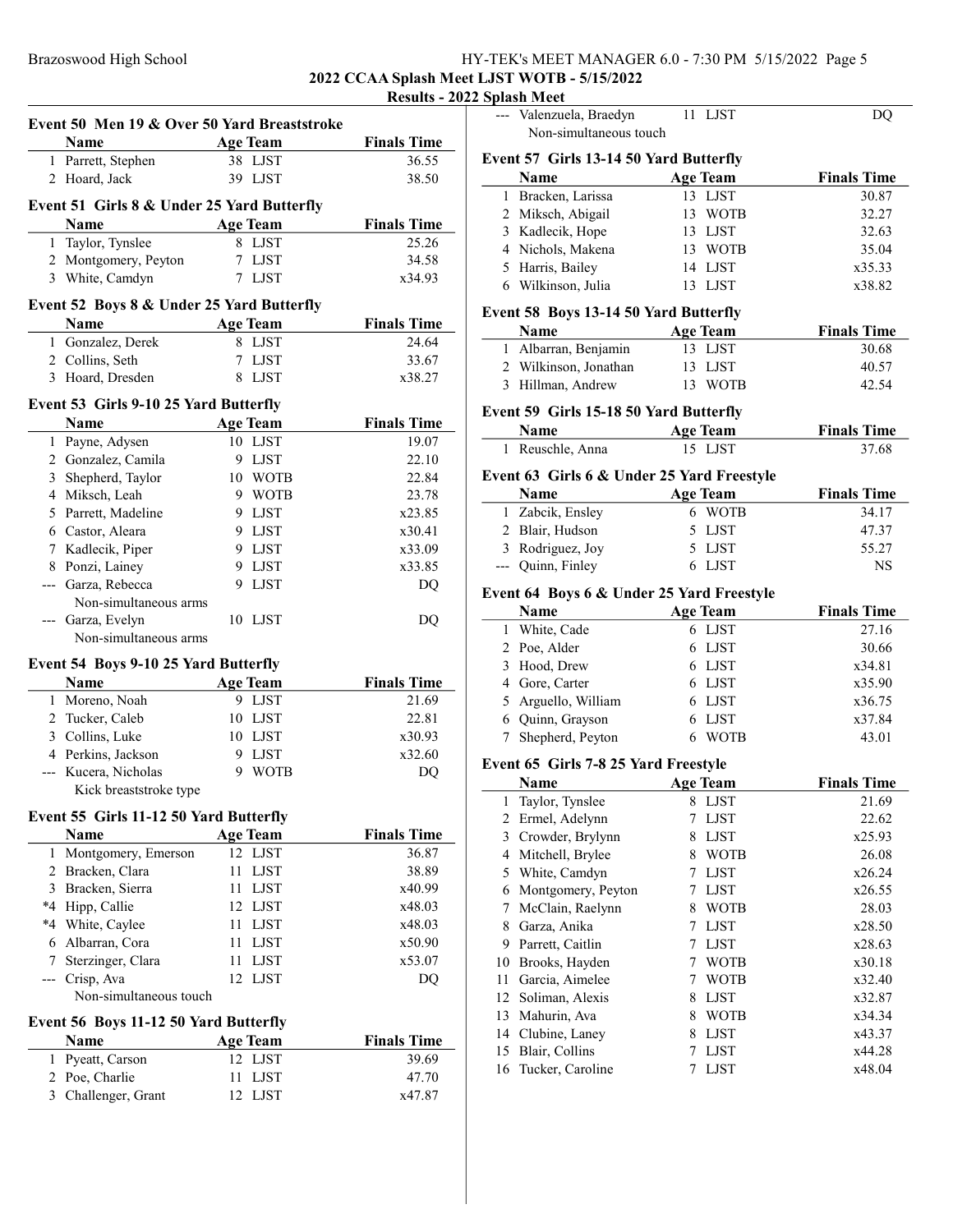#### Brazoswood High School Hyerostand HY-TEK's MEET MANAGER 6.0 - 7:30 PM 5/15/2022 Page 6 2022 CCAA Splash Meet LJST WOTB - 5/15/2022 Results - 2022 Splash Meet

Event 66 Boys 7-8 25 Yard Freestyle Name **Age Team** Finals Time 1 18.32<br>
2 Worden, Rush 18.32<br>
2 Worden, Rush 19.77 2 Worden, Rush 7 WOTB 3 Schulte, Corbin 8 WOTB 22.06 4 Bowers, Levi 8 WOTB  $x23.63$ 5 24.57 Collins, Seth 7 LJST 6 Hoard, Dresden 8 LJST x25.11 7 Hood, Ryan 8 LJST x25.99 8 Perkins, Parker 7 LJST  $x27.86$ 9 Oliver, Brock 8 LJST x31.00 10 Barreda, Joaquin 7 LJST x33.70 11 Baldridge, Alexander 8 LJST x35.51 12 Christian, Caelum 7 LJST x36.18 Event 67 Girls 9-10 25 Yard Freestyle Name **Age Team** Finals Time 1 Payne, Adysen 10 LJST 15.91 2 Quinn, Hudson 10 LJST 17.32 3 Garza, Evelyn 10 LJST x18.21 4 Gonzalez, Camila 9 LJST x18.71 5 x18.73 Cline, Evelyn 10 LJST 6 18.96 Shepherd, Taylor 10 WOTB 7 Parrett, Madeline 9 LJST x19.48 8 Castor, Aleara 9 LJST x20.07 9 20.58 Smith, Avery 10 WOTB 10 Tomlinson, Morgan 10 WOTB  $x21.24$ 11 Miksch, Leah 9 WOTB x21.31 12 Kadlecik, Piper 9 LJST x21.94 13 x23.19 Craig, Annistyn 10 WOTB 14 Ponzi, Lainey 9 LJST x23.55 15 Cravey, Piper 9 WOTB x24.89 16 x25.15 Glidden, Averie 10 WOTB 17 Poe, Noli 9 LJST x25.54 18 Fleming, Kate 9 LJST x25.96 19 x27.25 Garza, Rebecca 9 LJST 20 Wimberley, Alex 9 WOTB  $x27.67$ 21 Ibarra, Makincie 10 LJST x28.55 22 Raley, July 9 WOTB  $x28.74$ 23 James, Cally 10 LJST x31.58 24 Jackson, Adilyn 9 WOTB x35.89 25 x48.87 Vandaveer, Jaina 10 WOTB Event 68 Boys 9-10 25 Yard Freestyle Name Age Team Finals Time 1 Kucera, Nicholas 9 WOTB 17.20

|    | Name               |    | Age leam    | rinais lime |
|----|--------------------|----|-------------|-------------|
| 1. | Kucera, Nicholas   | 9  | <b>WOTB</b> | 17.20       |
|    | 2 Moreno, Noah     | 9  | <b>LJST</b> | 17.69       |
| 3  | Tucker, Caleb      | 10 | <b>LIST</b> | 18.91       |
| 4  | Marley, Connor     | 10 | <b>LJST</b> | x20.43      |
|    | 5 Collins, Luke    | 10 | <b>LJST</b> | x20.93      |
|    | 6 Perkins, Jackson | 9  | LJST        | x21.66      |
| 7  | Broussard, Silas   | 9  | <b>LIST</b> | x21.93      |
| 8  | Gregurek, Connor   | 10 | WOTB        | 22.57       |
| 9  | Vaughn, Weston     | 9  | LJST        | x24.03      |
| 10 | Jay, Ashton        | 10 | <b>WOTB</b> | x25.60      |
| 11 | Kalischko, Caleb   | 10 | <b>LIST</b> | x25.75      |
|    | 12 Smith, Ramsey   | 9  | <b>LJST</b> | x25.86      |
| 13 | Bonnot, Jules      | 9  | LJST        | x30.19      |
|    |                    |    |             |             |

|    | эріазіі ічіссі                         |           |                    |
|----|----------------------------------------|-----------|--------------------|
|    | 14 Wagner, Matthew                     | 10 LJST   | x32.51             |
|    | 15 Stewart, Garrett                    | LJST<br>9 | x33.03             |
|    | 16 Wilbanks, Logan                     | 10 LJST   | x35.10             |
| 17 | Stewart, Ethan                         | LJST<br>9 | x42.94             |
|    |                                        |           |                    |
|    | Event 69 Girls 11-12 50 Yard Freestyle |           |                    |
|    | <b>Name</b>                            | Age Team  | <b>Finals Time</b> |
|    | 1 Montgomery, Emerson                  | 12 LJST   | 32.95              |
|    | 2 Bracken, Sierra                      | 11 LJST   | 35.45              |
|    | 3 Crisp, Ava                           | 12 LJST   | x35.60             |
|    | 4 Bracken, Clara                       | LJST      | x36.67             |

|    | 5 White, Caylee      | 11  | LJST        | x37.44   |
|----|----------------------|-----|-------------|----------|
| 6  | Crisp, Claire        | 11  | LJST        | x37.61   |
| 7  | Albarran, Cora       |     | 11 LJST     | x40.09   |
| 8  | Bonnot, Adelyn       |     | 12 LJST     | x41.52   |
| 9  | Sterzinger, Clara    | 11  | <b>LJST</b> | x42.25   |
| 10 | Hipp, Callie         |     | 12 LJST     | x43.04   |
| 11 | White, Erin          | 11  | <b>LJST</b> | x43.54   |
|    | 12 Ramirez, Elliana  |     | 12 LJST     | x44.62   |
|    | 13 Perkins, Reagan   | 11  | LJST        | x44.75   |
|    | 14 Peltier, Emily    | 11  | LJST        | x45.20   |
|    | 15 Ibarra, Mielikki  | 11. | LJST        | x46.19   |
|    | 16 Siegel, Hunter    | 11  | <b>WOTB</b> | 54.95    |
| 17 | Kelley, Jalynn       | 11  | WOTB        | 55.10    |
|    | 18 Winzenried, Addie | 11  | WOTB        | x58.50   |
| 19 | Kersting, Brooklyn   | 11  | WOTB        | x1:01.21 |
|    | 20 Tisdale, Lacey    | 11  | WOTB        | x1:12.07 |
|    | --- Hall, Paeley     | 11  | WOTB        | NS       |

# Event 70 Boys 11-12 50 Yard Freestyle

| EVENT TO DOYS II-12 50 TATU FICESIYIC |                                        |                   |                    |  |  |
|---------------------------------------|----------------------------------------|-------------------|--------------------|--|--|
|                                       | Name                                   | <b>Age Team</b>   | <b>Finals Time</b> |  |  |
| $\mathbf{1}$                          | Challenger, Grant                      | 12 LJST           | 32.74              |  |  |
| 2                                     | Pyeatt, Carson                         | <b>LJST</b><br>12 | 33.56              |  |  |
| 3                                     | Hulslander, Sylas                      | <b>LJST</b><br>12 | x37.76             |  |  |
| $\overline{4}$                        | Poe, Charlie                           | <b>LJST</b><br>11 | x38.60             |  |  |
| 5                                     | Miksch, Drew                           | <b>WOTB</b><br>11 | 38.92              |  |  |
| 6                                     | Ermel, Bryce                           | <b>LJST</b><br>11 | x43.75             |  |  |
| 7                                     | Valenzuela, Braedyn                    | <b>LJST</b><br>11 | x46.33             |  |  |
| 8                                     | Yarbrough, Donald                      | <b>WOTB</b><br>12 | 47.42              |  |  |
| 9                                     | Cryer, Colton                          | <b>WOTB</b><br>11 | x49.89             |  |  |
| 10                                    | Blake Jr., JJ                          | <b>WOTB</b><br>11 | x52.12             |  |  |
| 11                                    | Stewart, Ty                            | 12<br><b>LJST</b> | x1:01.81           |  |  |
| 12                                    | Wimberley, Aiden                       | <b>WOTB</b><br>11 | x1:04.76           |  |  |
| 13                                    | Stabler, Eli                           | <b>WOTB</b><br>11 | x1:29.26           |  |  |
| 14                                    | Hayes, Brandon                         | <b>WOTB</b><br>11 | x1:33.79           |  |  |
| ---                                   | Mealey, Terrance                       | <b>LJST</b><br>11 | <b>NS</b>          |  |  |
| $---$                                 | Kilbride, Logan                        | WOTB<br>11        | <b>NS</b>          |  |  |
|                                       | Event 71 Girls 13-14 50 Yard Freestyle |                   |                    |  |  |
|                                       | Name                                   | <b>Age Team</b>   | <b>Finals Time</b> |  |  |
| 1                                     | Miksch, Abigail                        | <b>WOTB</b><br>13 | 28.00              |  |  |
| 2                                     | Bracken, Larissa                       | 13<br><b>LJST</b> | 28.34              |  |  |
| 3                                     | Kadlecik, Hope                         | <b>LJST</b><br>13 | 28.80              |  |  |
| $\overline{4}$                        | Nichols, Makena                        | <b>WOTB</b><br>13 | 30.49              |  |  |
| 5                                     | Harris, Bailey                         | <b>LJST</b><br>14 | x32.24             |  |  |
| 6                                     | Wilkinson, Julia                       | 13<br><b>LJST</b> | x32.36             |  |  |
| 7                                     | Courts, Claire                         | <b>WOTB</b><br>14 | x36.21             |  |  |
| 8                                     | Cogswell, Kodi                         | <b>WOTB</b><br>14 | x36.84             |  |  |
| 9                                     | Dean, Brett                            | <b>WOTB</b><br>13 | x38.09             |  |  |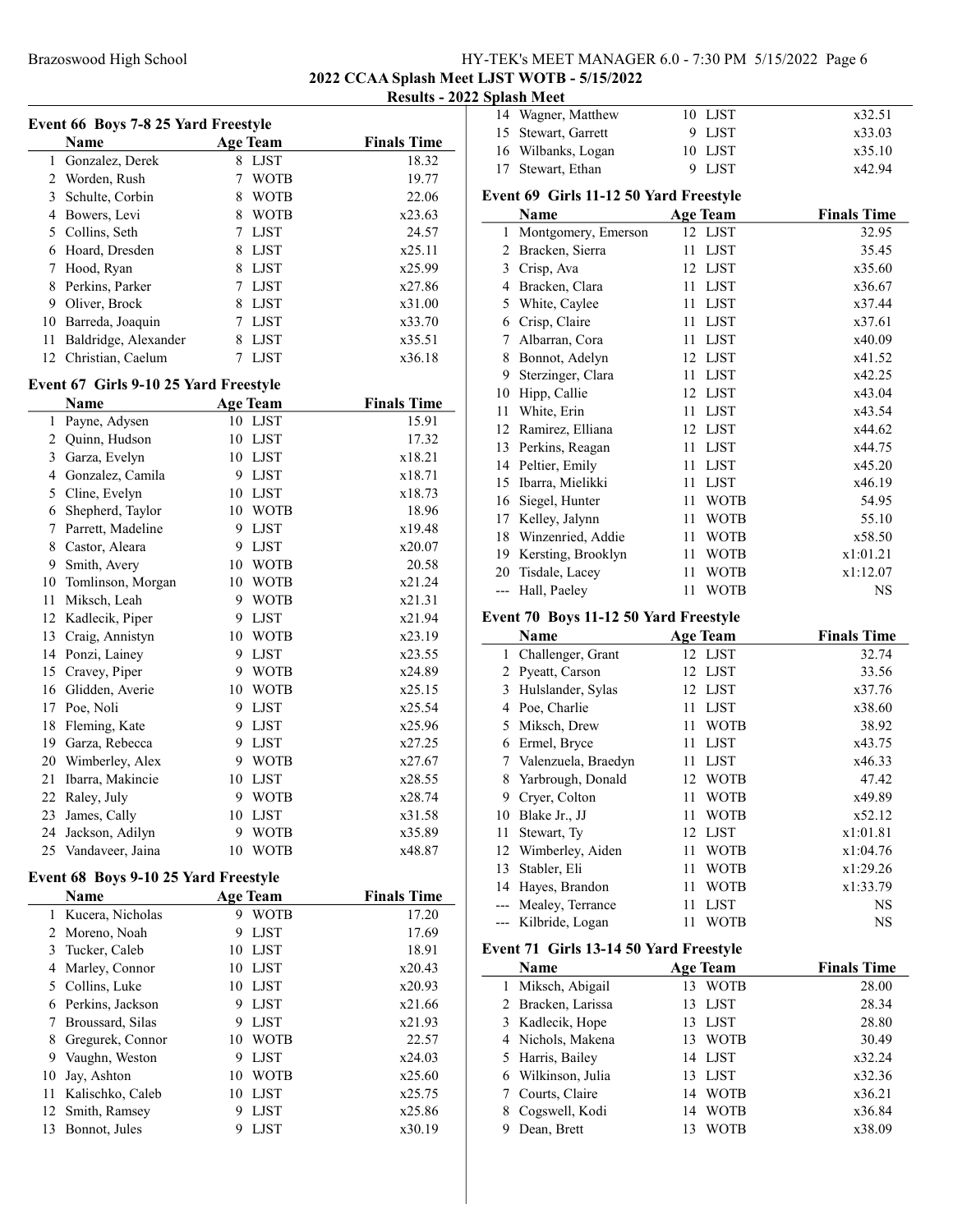# Brazoswood High School Hy-TEK's MEET MANAGER 6.0 - 7:30 PM 5/15/2022 Page 7 2022 CCAA Splash Meet LJST WOTB - 5/15/2022

# Results - 2022 Splash Meet

|   | (Event 71 Girls 13-14 50 Yard Freestyle)   |                 |                 |                    |
|---|--------------------------------------------|-----------------|-----------------|--------------------|
|   | Name                                       |                 | <b>Age Team</b> | <b>Finals Time</b> |
|   | 10 Keen, Kellie                            |                 | 13 WOTB         | x38.55             |
|   | 11 Cline, Reese                            |                 | 14 LJST         | x39.88             |
|   | 12 Tisdale, Zoe                            |                 | 13 WOTB         | x51.46             |
|   |                                            |                 |                 |                    |
|   | Event 72 Boys 13-14 50 Yard Freestyle      |                 |                 |                    |
|   | Name                                       |                 | <b>Age Team</b> | <b>Finals Time</b> |
|   | 1 Albarran, Benjamin                       |                 | 13 LJST         | 27.87              |
|   | 2 Wilkinson, Jonathan                      |                 | 13 LJST         | 30.70              |
|   | 3 Hillman, Andrew                          |                 | 13 WOTB         | 33.44              |
|   | Event 73 Girls 15-18 50 Yard Freestyle     |                 |                 |                    |
|   | Name                                       | <b>Age Team</b> |                 | <b>Finals Time</b> |
|   | 1 Bible, Gracie                            |                 | 17 WOTB         | 30.81              |
|   | 2 Reuschle, Anna                           |                 | 15 LJST         | 33.60              |
|   | Event 74 Boys 15-18 50 Yard Freestyle      |                 |                 |                    |
|   |                                            |                 | <b>Age Team</b> | <b>Finals Time</b> |
|   | 1 Bowers, Luke                             |                 | 15 WOTB         | 27.97              |
|   |                                            |                 |                 |                    |
|   | Event 75 Women 19 & Over 50 Yard Freestyle |                 |                 |                    |
|   | Name Age Team                              |                 |                 | <b>Finals Time</b> |
|   | 1 Jensen, Victoria                         |                 | 26 LJST         | 29.99              |
|   | 2 Hoard, Missy                             |                 | 40 LJST         | 38.56              |
|   | 3 Bonnot, Lauren                           |                 | 44 LJST         | x39.45             |
|   | 4 Albarran, Celeste                        |                 | 41 LJST         | x41.79             |
|   | Event 76 Men 19 & Over 50 Yard Freestyle   |                 |                 |                    |
|   | Name                                       |                 |                 | <b>Finals Time</b> |
|   |                                            |                 | <b>Age Team</b> |                    |
|   | 1 Parrett, Stephen                         |                 | 38 LJST         | 23.74              |
|   | 2 Hoard, Jack                              |                 | 39 LJST         | 30.45              |
|   | Event 77 Girls 8 & Under 100 Yard IM       |                 |                 |                    |
|   | <b>Name</b>                                |                 | <b>Age Team</b> | <b>Finals Time</b> |
|   | 1 Taylor, Tynslee                          |                 | 8 LJST          | 1:57.89            |
|   | 54.30                                      | 1:03.59         |                 |                    |
|   | 2 Montgomery, Peyton                       |                 | 7 LJST          | 2:36.45            |
|   | 1:13.23                                    | 1:23.22         |                 |                    |
|   | Event 78 Boys 8 & Under 100 Yard IM        |                 |                 |                    |
|   | <b>Age Team</b><br><b>Name</b>             |                 |                 | <b>Finals Time</b> |
| 1 | Gonzalez, Derek                            |                 | 8 LJST          | 1:55.48            |
|   | 51.35                                      | 1:04.13         |                 |                    |
|   |                                            |                 |                 |                    |
|   | Event 79 Girls 9-10 100 Yard IM            |                 |                 |                    |
|   | <b>Name</b>                                |                 | <b>Age Team</b> | <b>Finals Time</b> |
| 1 | Payne, Adysen                              |                 | 10 LJST         | 1:41.13            |
|   | 42.32                                      | 58.81           |                 |                    |
| 2 | Worden, Reagan                             |                 | 9 WOTB          | 1:42.51            |
|   | 50.18                                      | 52.33           |                 |                    |
| 3 | Gonzalez, Camila                           | 9.              | LJST            | 1:46.00            |
|   | 45.98                                      | 1:00.02         |                 |                    |
|   | 4 Mahurin, Jane                            | 10              | <b>WOTB</b>     | 1:50.41            |
|   | 50.84                                      | 59.57           |                 |                    |
| 5 | Quinn, Hudson                              | 10              | LJST            | x1:50.74           |
|   | 51.77                                      | 58.97           |                 |                    |
|   | 6 Kadlecik, Piper                          | 9               | LJST            | x2:21.39           |
|   | 1:09.79                                    | 1:11.60         |                 |                    |

|     | --- Castor, Aleara                      | 9 LJST          | DQ                 |  |  |
|-----|-----------------------------------------|-----------------|--------------------|--|--|
|     | Non-simultaneous touch - breast         |                 |                    |  |  |
|     | 57.24<br>1:11.71                        |                 |                    |  |  |
| --- | Parrett, Madeline                       | 9 LJST          | DQ                 |  |  |
|     | One hand touch - breast                 |                 |                    |  |  |
|     | Smith, Avery                            | 10 WOTB         | <b>DNF</b>         |  |  |
|     | Did not finish - Misc                   |                 |                    |  |  |
|     | 1:02.13                                 |                 |                    |  |  |
|     |                                         |                 |                    |  |  |
|     | Event 80 Boys 9-10 100 Yard IM          |                 |                    |  |  |
|     | Name                                    | <b>Age Team</b> | <b>Finals Time</b> |  |  |
|     | 1 Moreno, Noah                          | 9 LJST          | 1:49.40            |  |  |
|     | 48.72<br>1:00.68                        |                 |                    |  |  |
|     | 2 Collins, Luke                         | 10 LJST         | 2:16.52            |  |  |
|     | 1:08.05<br>1:08.47                      |                 |                    |  |  |
|     | 3 Perkins, Jackson                      | 9 LJST          | x2:34.15           |  |  |
|     | 1:17.69<br>1:16.46                      |                 |                    |  |  |
|     | Tucker, Caleb                           | 10 LJST         | DQ                 |  |  |
|     | Non-simultaneous touch - breast         |                 |                    |  |  |
|     | 56.94<br>54.94                          |                 |                    |  |  |
|     | <b>Event 81 Girls 11-12 100 Yard IM</b> |                 |                    |  |  |
|     | Name                                    | <b>Age Team</b> | <b>Finals Time</b> |  |  |
|     | 1 Montgomery, Emerson                   | 12 LJST         | 1:23.99            |  |  |
|     | 37.88<br>46.11                          |                 |                    |  |  |
|     | 2 Bracken, Sierra                       | 11 LJST         | 1:29.90            |  |  |
|     | 43.81<br>46.09                          |                 |                    |  |  |
| 3   | Bracken, Clara                          | 11<br>LJST      | x1:32.86           |  |  |
|     | 41.82<br>51.04                          |                 |                    |  |  |
| 4   | Crisp, Ava                              | 12 LJST         | x1:34.66           |  |  |
|     | 45.69<br>48.97                          |                 |                    |  |  |
| 5   | Crisp, Claire                           | 11<br>LJST      | x1:40.72           |  |  |
|     | 1:41.13                                 |                 |                    |  |  |
| 6   | Hipp, Callie                            | 12 LJST         | x1:45.79           |  |  |
|     | 47.52<br>58.27                          |                 |                    |  |  |
| 7   | White, Caylee                           | 11 LJST         | x1:49.72           |  |  |
|     | 48.39<br>1:01.33                        |                 |                    |  |  |
| 8   | Albarran, Cora                          | 11 LJST         | x1:50.62           |  |  |
|     | 51.08<br>59.54                          |                 |                    |  |  |
| 9   | Sterzinger, Clara                       | 11 LJST         | x1:51.00           |  |  |
|     | 1:51.09                                 |                 |                    |  |  |
|     | 10 Perkins, Reagan                      | 11 LJST         | x2:05.53           |  |  |
|     | 2:05.71                                 |                 |                    |  |  |
|     |                                         |                 |                    |  |  |
|     | <b>Event 82 Boys 11-12 100 Yard IM</b>  |                 |                    |  |  |
|     | Name                                    | <b>Age Team</b> | <b>Finals Time</b> |  |  |
| 1   | Pyeatt, Carson                          | 12 LJST         | 1:23.35            |  |  |
|     | 40.04<br>43.31                          |                 |                    |  |  |
| 2   | Challenger, Grant                       | LJST<br>12      | 1:39.55            |  |  |
|     | 49.64<br>49.91                          |                 |                    |  |  |
| 3   | Poe, Charlie                            | LJST<br>11      | x1:41.18           |  |  |
|     | 47.57<br>53.61                          |                 |                    |  |  |
| 4   | Valenzuela, Braedyn                     | 11<br>LJST      | x1:55.43           |  |  |
|     | 54.56<br>1:00.87                        |                 |                    |  |  |
| 5   | Ermel, Bryce                            | 11<br>LJST      | x1:58.00           |  |  |
|     | 56.38<br>1:01.62                        |                 |                    |  |  |